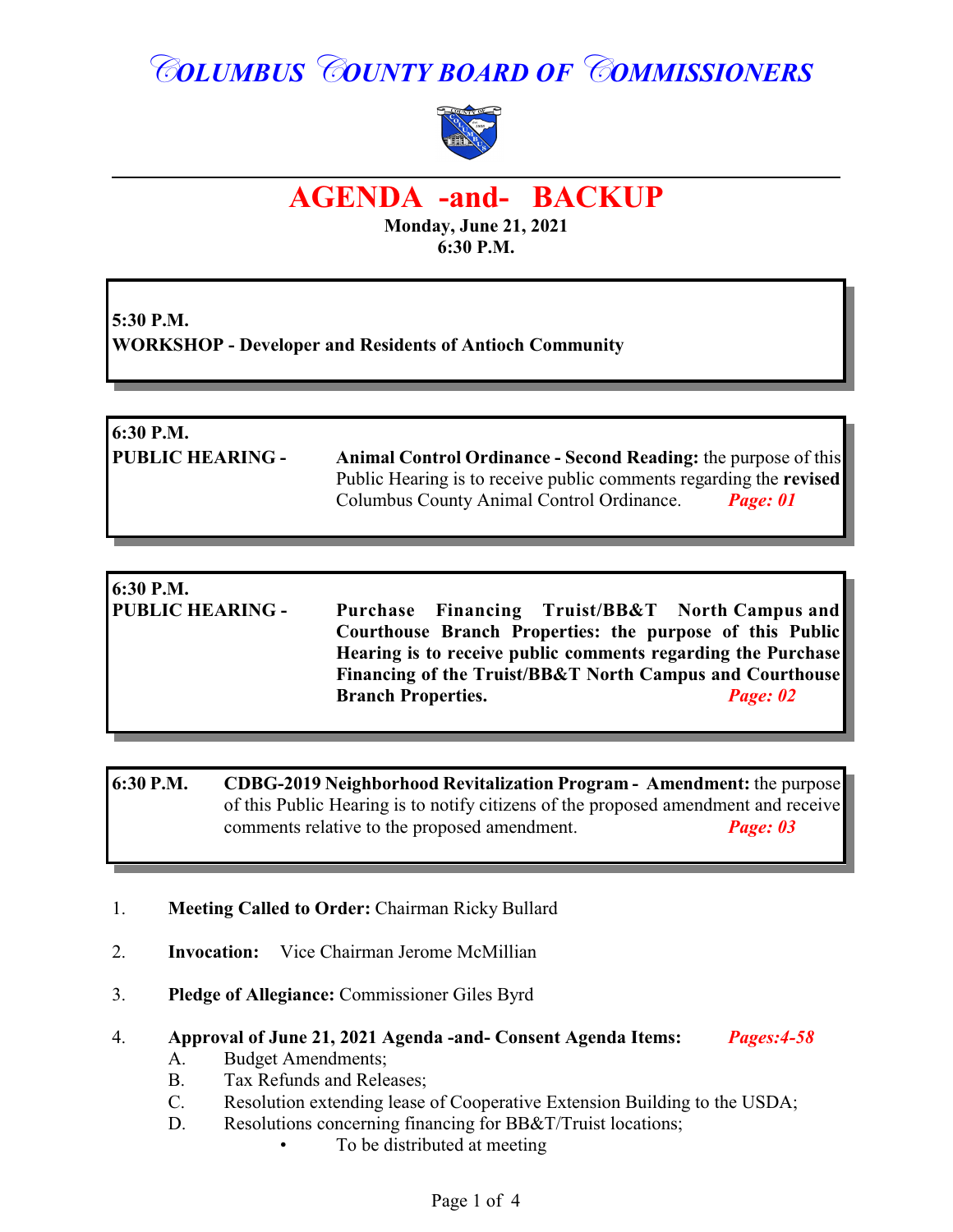- E. **Finance Purchase Financing of the Truist/BB&T North Campus and Courthouse Branch Properties:** Jay Leatherman, Interim Finance Director, is requesting the Board to approve County Manager Eddie Madden to sign any additional documents required for these two closings. **(The required Public Hearing was conducted previous to this meeting.);** and
- F. Capital Project Ordinance Historic Courthouse.
- G. Airport Capital Project Ordinance

#### 5. **Public Input**

6. **CDBG-2019 Neighborhood Revitalization Program Amendment:** Joshua Outlaw, Consultant for The Adams Company, is requesting Board approval of the Amendment. **(The required Public Hearing was held on this date before the meeting.)**

*Page:59-60*

**(Joshua Outlaw will be present to explain and answer any questions the Commissioners may have.)**

7. **Board of Elections - Preliminary Consideration of Voting Equipment Purchase:** Carla Strickland, Elections Director, is requesting Board approval of the voting equipment purchase.. *Pages:61-69* 

**(Carla Strickland will be present to explain and answer any questions the Commissioners may have.)**

8. **Planning - Proposed Text Amendments to the Columbus County Code of Ordinances, Chapter 10, Parts 1,2,3, and 4, (Second Reading):** Samantha Alsup, Planning Director, is requesting Board approval of these text amendments in accordance with NCGS 160D.

*Pages:70-74*

**(Samantha will be present to explain and answer any questions the Commissioners may have.)**

- 9. **Sheriff -Columbus County Animal Control Ordinance -Second Reading:**SheriffGreene is requesting the Board to approve the **revised** Animal Control Ordinance on the Second Reading. *Pages:75-123* **(Sheriff Greene and Amanda Prince will be present to explain and answer any questions the Commissioners may have.)**
- 10. **Aging Home and Community Care Block Grant Approval and Motions Recommended by HCCBG Committee:** Kristie Massey, Director of Aging, is requesting Board approval of the Home and Community Care Block Grant for \$562,442, with a required 10% match which is budgeted, equating to \$625,442, with recommended motions. *Pages:124-140*

**(Kristie Massey will be present to explain and answer any questions the Commissioners**

- **may have.)**
- 11. **Economic Development Update and Approval of Dashboard:** Gary Lanier, Economic Development Director, is requesting Board approval. *Pages:141* **(Gary Lanier will be present to explain and answer any questions the Commissioners may have.)**
- 12. **Finance -Monthly Financial Report and Investment Report:** Jay Leatherman, Interim Finance Director, will deliver these two (2) reports. *Pages:142-147* **(Jay Leatherman will be present to explain and answer any questions the**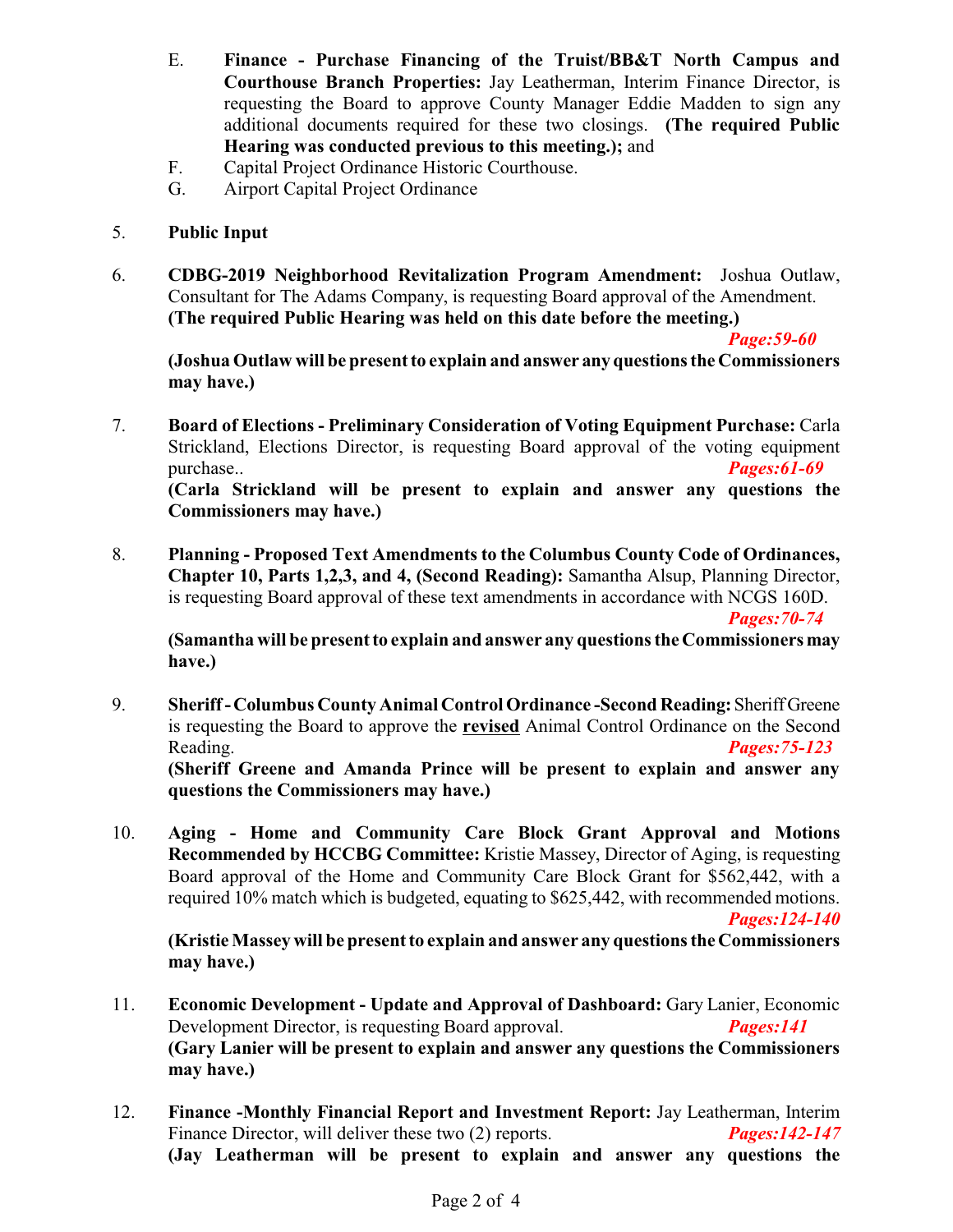**Commissioners may have.)**

- 13. **Finance Removal of Stated Name on File, Credit Card Adjustments and Addition of Truist:**JayLeatherman, Interim Finance Director, is requestingBoard approval to make the required changes. *Pages:148-149* **(Jay Leatherman will be present to explain and answer any questions the Commissioners may have.)**
- 14. **Finance D Ameritrade Institutional Secretary's Certificate Regarding Nonincorporated Association Resolutions:** Jay Leatherman, Interim Finance Director, is requesting Board approval to make the required changes. *Pages:150-153* **(Jay Leatherman will be present to explain and answer any questions the Commissioners may have.)**
- 15. **Social Services Monthly Administrative Report:** Algernon McKenzie, Social Services Director, will deliver the Monthly Administrative Report. *Pages:154-163* **(Algernon McKenzie will be present to deliver the report and answer any questions the Commissioners may have.)**
- 16. **Social Services Update Child Day Care Policy for 2021-22:** Algernon McKenzie, Social Services Director, is requesting Board approval of this policy. *Pages:164-172* **(Algernon McKenzie will be present to explain and answer any questions the Commissioners may have.)**
- 17. **Solid Waste Revised Operating Hours for Recycling Centers:** Harold Nobles, Solid Waste Director, is requesting Board approval of the new operating schedule for the Solid Waste Recycling Center, effective July 01, 2021. *Pages:173-175* **(Harold Nobles will be present to explain and answer any questions the Commissioners may have.)**
- 18. **Solid Waste Closeout of Transfer Station Project:** Gail Edwards, Assistant to the Manager, is requesting the closeout of the Transfer Station Project. *Pages:176-177* **(Gail Edwards will be present to explain and answer any questions the Commissioners may have.)**
- 19. **Public Utilities - Departmental Update:** Harold Nobles, Public Utilities Director, will deliver a Departmental Update. *Pages:178-179* **(Harold Nobles will be present to deliver update and answer any questions the Commissioners may have.)**
- 20. **Register of Deeds Departmental Update:** Kandance Bullock, Columbus County Registrar, will deliver a Departmental Update. *Pages:180* **(Registrar Kandance Bullock will be present to deliver update and answer any questions the Commissioners may have.)**
- 21. **Administration Asbestos Bids Approval for the Historic Courthouse:** Stuart Carroll, Purchasing/Safety Director, is requesting Board approval of the lowest responsible bidder for the asbestos bids. *Pages:181-182* **(Stuart Carroll will be present to explain and answer any questions the Commissioners may have.)**